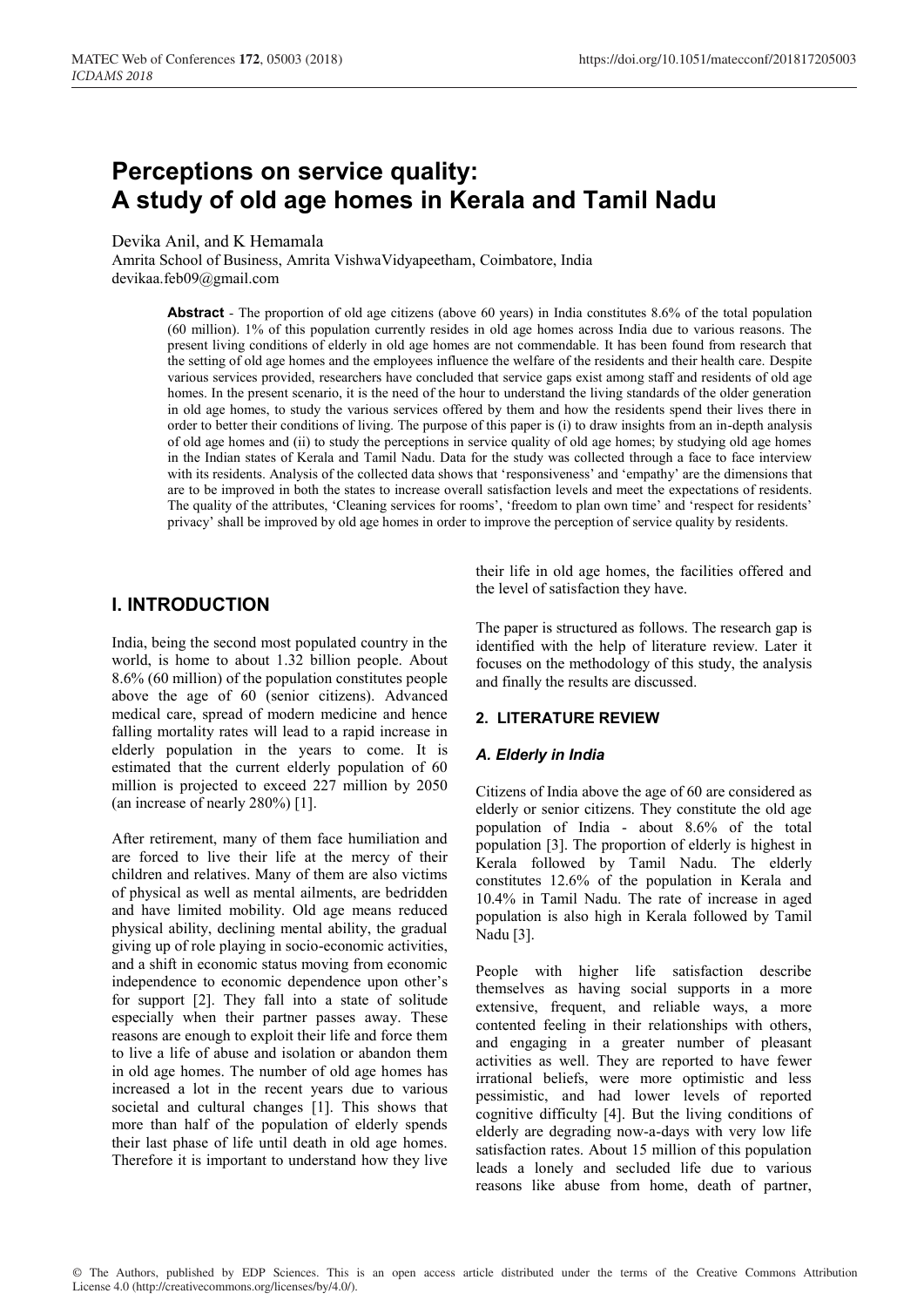chronic ailments etc. The dependency rates of elderly on others is high in Kerala (19.6%) followed by Tamil Nadu (15.8%). The proportion of people who owns any asset in India is high in Kerala and very low in Tamil Nadu. A little over 18% of elderly are receiving pension in Kerala while this rate is only 4% in Tamil Nadu [5]. A large proportion of people do not own any asset, are not eligible for pension and are highly dependent on children and other relatives. These statistics show that older people in India, especially in Kerala and Tamil Nadu, are not satisfied with their living conditions.

#### **B. Emerging sector of old age homes in India**

An old age home is generally defined as a home for old people who have no one to look after them or those who have been thrown out of their homes by their children. Old age homes in India are managed by individuals (private) with diverse professional and disciplinary background, religious institutions and government organizations without any age-specific qualifications. Most of them operate as charity (free) though there are some profit oriented (paid) homes as well  $[1]$ .

The number of old age homes has increased a lot in the recent years due to various social, economic, cultural and demographic changes. Urbanization, modernization and globalization have led to changes in the economic structure like migration to large cities and other countries for better opportunities, the erosion of societal values, lack of attachment between children and parents, weakening of social values, relationships, and social institutions such as the joint family [1]. This reduces the availability of care in homes and are forced to move into old age homes. Problems with children like abuse, misbehaviour by son and daughter-in-law and life threats from them, having no children, lack of care at home since children are away, adjustment issues, loneliness at home, chronic ailments and own preference are the major reasons to choose old age home [6].

The state of Kerala serves the largest number of old age homes in India followed by Tamil Nadu and Goa [7]. The proportion of people living in old age homes has increased a lot in the recent years. A 69% increase in number of residents of old age homes has been reported in Kerala alone in the last four years. The proportion of females living in old age homes is more than 50%, compared to men. The average age group of elderly living in old age homes is 70-80. The elderly who choose to live in old age homes include people who earn an income through pension, those who are fully dependent on others and a very small population who are still employed.

## **C. Service quality dimensions and service gap**

Service quality is the difference between customer expectations of service and perceived service (Parasuraman et al., 1985; Lewis et al., 1990). The five dimensions of service quality are reliability, responsiveness, assurance, empathy and tangibles. All the basic facilities and services from any service provider can be categorized into these five dimensions developed by Parasuraman et al in their studies (1985; 1988; 1991; 1994). It is used to measure the quality of service, satisfaction level of customers and identify service gap, if any. This method along with SERVQUAL model (Gronroos, 1982; Lewis et al., 1983; Parasuraman et al., 1985) has been successfully used to measure customer satisfaction in service sectors like banks [8], hospitals [9], education [10], e-service [11], ports [12] etc. All these sectors provide basic services like visually appealing facilities consistent with the industry, up to date equipment and well-dressed employees (tangibles), responding within time frame to customers, dependability and efficient service delivery (reliability), polite and trustworthy employees and safe transactions (assurance), prompt service from employees and readiness and willingness of employees to help (responsiveness) and providing individualized attention and understanding customer needs (empathy) [ 13].

Care giving facilities like nursing homes, palliative care and hospitals have used this method to understand service gap and measure customer satisfaction levels. This has also been used by certain retirement homes in Hong Kong and Japan to measure the same.

### **D. Perceived service and service gap in old age homes**

Studies have shown that the influence of the setting and the role of the staff in old age care are very important to make them happy, contented and healthy. Among depicted services and facilities in old age homes, residents rated the quality and behaviour of old age home staff as most important, whereas the choice of food and mealtimes were rated the least important. [14]. Care staff being able to spend enough time with residents, feeling at home in shared spaces, and staff being very flexible in care routines are the characteristics identified as important for residents. Satisfaction with the privacy in the living environment is one of the most important determinants of life satisfaction [15].

Though old age homes provide good services to their residents, considerable knowledge and service gaps exist among staff and residents of old age homes [15].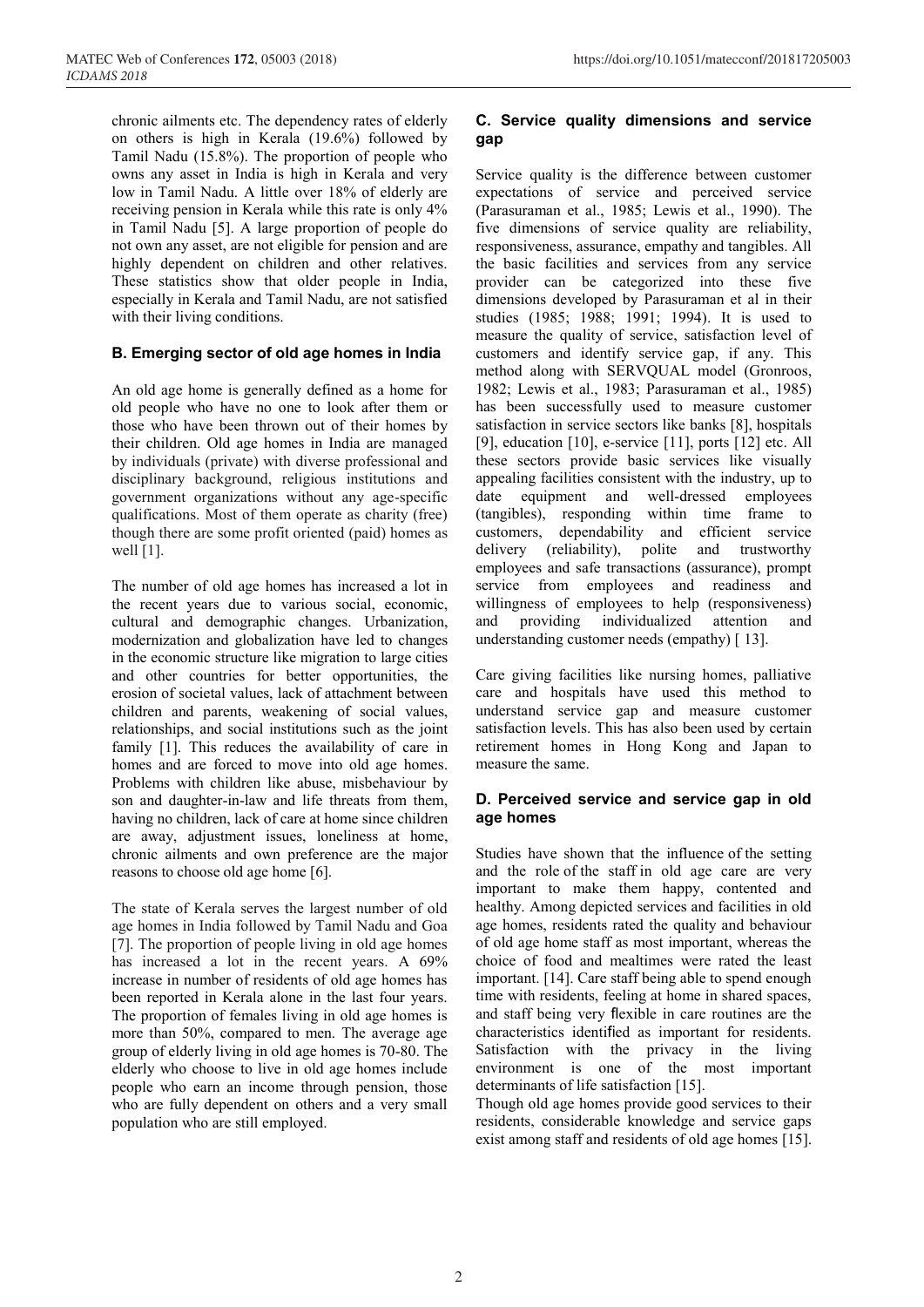In the present scenario, it is important to study the various services offered by old age homes in India and how the residents spend their lives there to understand where improvements have to be made. Researches clearly show that service gaps do exist in services provided by old age homes. But the study on differences in expectation and perception of service quality and their areas of occurrence has not has not been done very extensively in India. Apparently no studies have been conducted in this regard about old age homes especially in the Indian states of Kerala and Tamil Nadu, where largest number of old age homes operate in the country. Therefore this paper aims to (i) to draw insights from an in-depth analysis of old age homes and (ii) to study the perceptions in service quality of old age homes; by studying old age homes in Kerala and Tamil Nadu.

## **3. METHODOLOGY**

#### **A. Data description**

For the purpose of this study, data was collected from a sample of 120 residents of different age, gender and social status, across various old age homes in Kerala and Tamil Nadu. Face to face interview was conducted to collect data from elderly in old age homes. The following table describe a portion of data collected for this study.

#### TABLE 1: A SAMPLE DATA

| Gender | Age | <b>Current</b><br>status | <b>Employment Reason for cho</b><br><b>OAH</b> |
|--------|-----|--------------------------|------------------------------------------------|
| Male   |     | 78 Voluntary             | Own preferen                                   |
| Female |     |                          | 70 Unemployed Problems with                    |
| Male   |     |                          | 68 Unemployed Problems with                    |
| Male   |     | 72 Retired               | <b>Problems with</b>                           |
| Female |     |                          | 74 Unemployed No one at hom                    |
| Female |     |                          | 80 Unemployed No one at hom                    |
| Male   |     | 71 Retired               | Own preferen                                   |
| Male   |     | 73 Retired               | No one at hom                                  |
| Female |     |                          | 72 Unemployed Problems with                    |

#### **B. Questionnaire development**

The various services provided by the old age homes to the residents are identified [13]. They are then classified as different attributes under five service dimensions as follows:

#### TABLE 2: SERVICE DIMENSIONS AND ATTRIBUTES

| <b>Service dimensions</b> | <b>Attributes</b>                      |
|---------------------------|----------------------------------------|
|                           | Appropriate medical care               |
| Reliability               | Specialized medical care               |
|                           | Food and medicines on time             |
|                           |                                        |
| Responsiveness            | Choice of food                         |
|                           | Vehicle for emergency                  |
|                           |                                        |
|                           | Feel safe                              |
| Assurance                 | Feel a sense of family                 |
|                           | Management ask for your feedback       |
|                           | <b>Behaviour of staff</b>              |
|                           |                                        |
|                           | Individualized attention               |
|                           | Freedom to plan your time              |
|                           | Freedom to go in and out               |
| Empathy                   | Freedom to express your opinions       |
|                           | Sessions on meditation, yoga etc       |
|                           | <b>Games or entertainment sessions</b> |
|                           | Their respect for your privacy         |
|                           |                                        |
| <b>Tangibles</b>          | Calm and quiet atmosphere              |
|                           | Clean rooms                            |

The questions were asked to the residents to collect data on various attributes of service quality dimensions of old age homes. The same set of questions was asked to management to understand their perception on the quality of services they provide. The attributes were measured using a 3 point (Milte R et al., 2017) and 5 point Likert scale ranging from "Strongly Agree" to "Strongly Disagree" (Bearden et al., 1993). Also, there were questions developed to understand the demographics and background of the respondents – age, gender, current employment status and reasons for choosing old age home.

#### **C. Analysis method**

Weighted average method is used for plotting the graph between (i) perception of attributes of old age homes in Kerala and Tamil Nadu, (ii) perception on quality of attributes by residents and perception on its delivery by management for both Kerala and Tamil Nadu and to compute variation. Weights are assigned to each point in scale and the average value of an attribute by all the residents is calculated.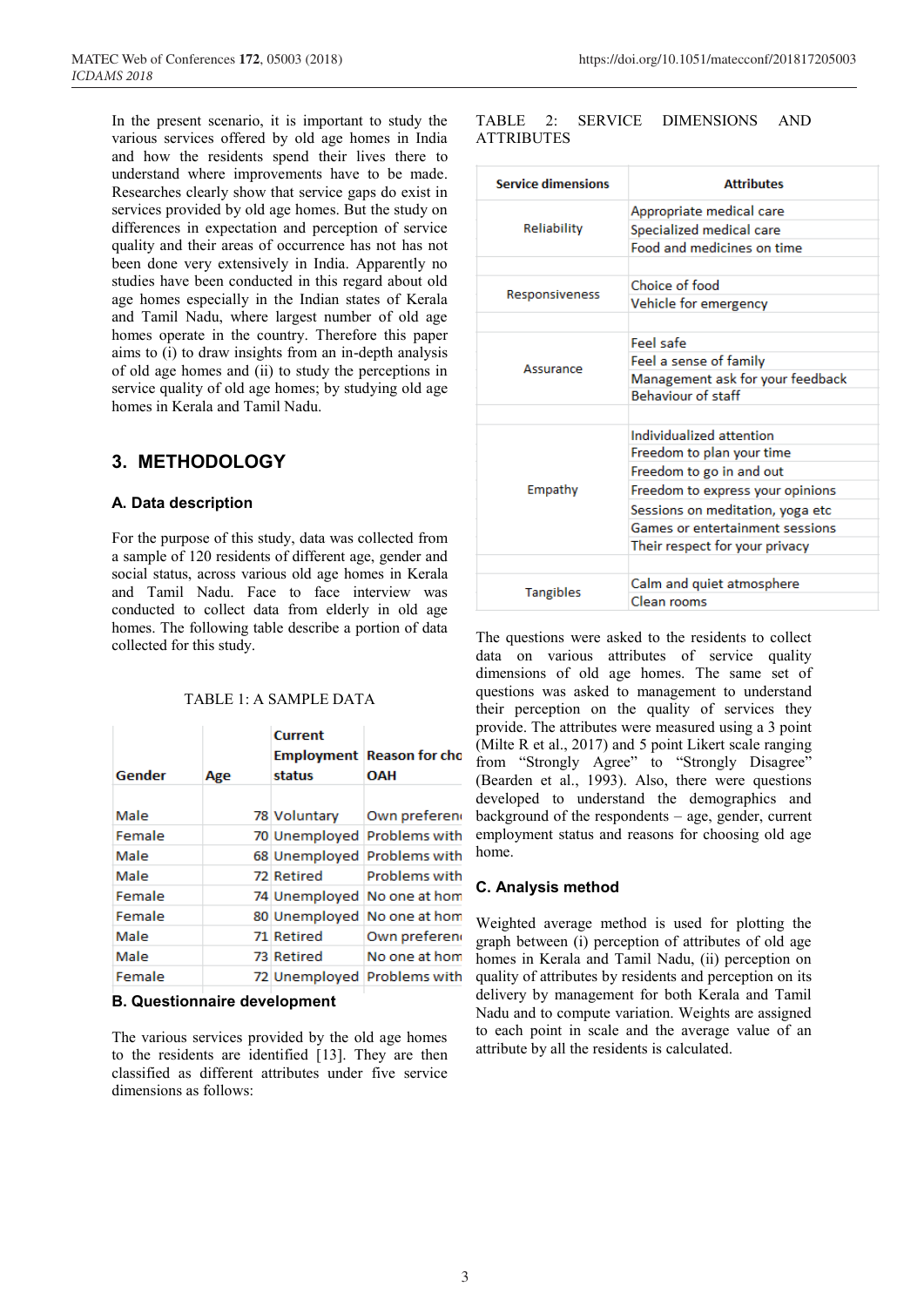**A. Insights on data collected from old age homes (Kerala and Tamil Nadu)**

#### TABLE 3: DEMOGRAPHIC CHARACTERISTICS OF RESPONDENTS

|                             |                      | Kerala | <b>Tamil N</b> |
|-----------------------------|----------------------|--------|----------------|
| Gender                      | Male                 | 37.20% |                |
|                             | Female               | 62.80% |                |
|                             |                      |        |                |
|                             | Below 60             | 2.30%  |                |
|                             | $60 - 69$            | 48.80% |                |
| <b>Age Group</b>            | $70 - 79$            | 37.20% |                |
|                             | $80 - 89$            | 11.62% |                |
|                             | Above 90             | 0.00%  |                |
|                             |                      |        |                |
|                             | Voluntary            | 11.60% |                |
| Current                     | Unemployed           | 30.20% |                |
| <b>Employment</b><br>status | Employed             | 4.60%  |                |
|                             | Retired              | 53.40% |                |
|                             |                      |        |                |
|                             | Own preferences      | 23.20% |                |
| <b>Reason for</b>           | <b>Problems with</b> |        |                |
| choosing                    | children             | 6.90%  |                |
| OAH                         | Children are         |        |                |
|                             | away                 | 20.90% |                |
|                             | No one at home       | 48.80% |                |

The above given table shows the percentage of respondents belonging to different gender, age groups, current employment status and reason for staying in old age homes. The highest percentage is shown in the age group  $60 - 69$  (48.8%) in Kerala. Response from residents shows that about  $15 - 20\%$ elderly in Kerala choose life in old age homes immediately after they retire to lead a peaceful endof-life with people of same age group, when one of the partners is no more or since children are far away. Responses show that only a small percentage of them have issues with their children. 53% of the respondents are leading a retired life. In Tamil Nadu, 67.4% belong to the age group  $70 - 79$ .

Only less than 50% of them leave their homes since there is no one at home. Compared to Kerala, a good percentage of respondents face humiliation and abuse due to issues with their own children, in Tamil Nadu. More than half of them are unemployed as well. They are either send to old age homes and are paid for their expenses by children and relatives or are abandoned in charity homes where they have to live a life at the mercy of others.



FIGURE 1: WEIGHTED AVERAGE VALUES FOR **SERVICES** 

#### TABLE 4: WEIGHTED AVERAGE VALUES OF SERVICES

| No. | <b>Dimensions</b> | Kerala | <b>Tamil Nadu</b> | Gap<br>(Variation) |
|-----|-------------------|--------|-------------------|--------------------|
| 1   | Reliability       | 20.63  | 12.67             | 7.96               |
| 2   | Responsiveness    | 21.45  | 15.87             | 5.57               |
| 3   | Assurance         | 21.2   | 13.37             | 7.82               |
| 4   | Empathy           | 24.15  | 11.67             | 12.47              |
| 5   | <b>Tangibles</b>  | 28.68  | 14.75             | 13.9               |
|     |                   |        |                   |                    |

The above given graph compares the old age homes in Kerala and Tamil Nadu in terms of the weighted average values (Y-axis) for the service dimensions.

Reliability has shown lowest values among others, in Kerala because of the lowest value of attribute 'specialized medical care'. Assurance and responsiveness shows the next lowest value due to the low value of the attribute 'feeling of safety' and 'vehicle for emergency' respectively. 'Cleaning services for rooms', 'freedom to plan own time and to move in and out' and 'respect for residents' privacy' are the other attributes that have shown low values. They are allowed to move in and out as they wish, but certain rules are kept such as timing to go out and letting the authorities know about their movement.

Empathy has shown the lowest value in Tamil Nadu because of the lowest values of "freedom to move in and out' and 'respect for residents' privacy'. "Cleaning services for rooms", "freedom to plan own time' and 'respect for residents' privacy' are the other attributes that have shown low values. Compared to Kerala, the average age of residents in old age homes of Tamil Nadu is high. Therefore special care is given for their welfare and the staffs are always watchful of them. Hence they are not allowed to do all of the everyday activities as they wish.

The low value for certain attributes, mentioned above, in both states shows that there are homes where the elderly have to live a scheduled life. This keeps a check on the residents" safety since they are unhealthy and are leading their last phase of life, though few of them complain about it being a prisoned life.

Another important observation is that some of the elderly become emotionally shattered and fall into geriatric depression (depression which affects elderly) due to these rules and feel themselves to be a burden for others especially those who were forced to live in old age homes by their relatives. Old age homes organize prayer sessions, sessions on yoga, meditation; counselling, small exercise sessions to keep them engaged and not let them victims of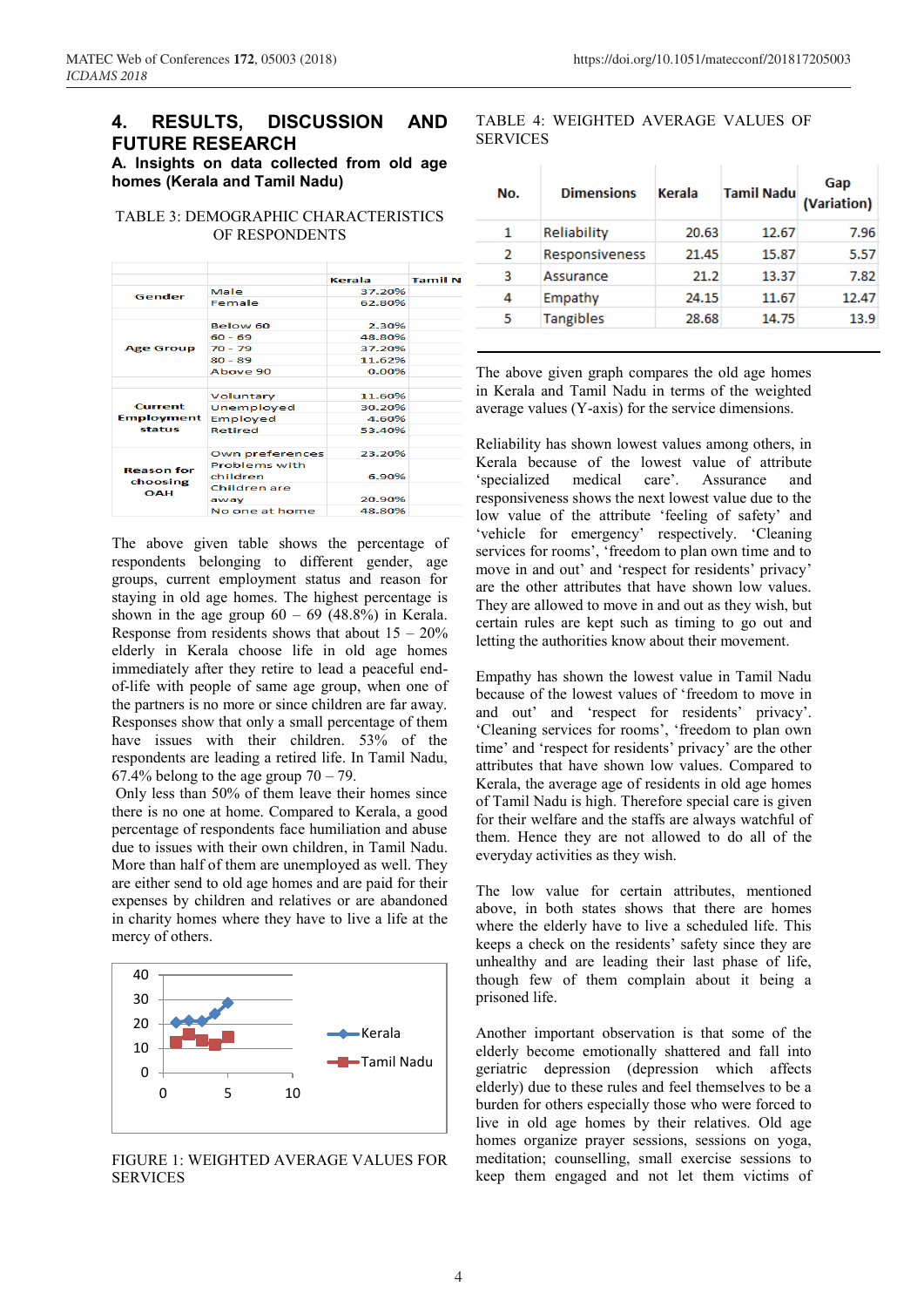geriatric depression. Some people enjoy them whereas others feel that the management is breaking the wall of privacy for them. Such people are reluctant to speak and engage with fellow inmates and visitors. They are given mental support through sessions of counselling.

Tangibles have shown the highest value in Kerala due to the high value of the attribute "calm and quiet atmosphere". Responsiveness has shown highest value in Tamil Nadu due to the high value of the attribute "vehicle for emergency". "Games and entertainment sessions, sessions on yoga, meditation and counselling and choice of food are the other attributes that have shown high values in both the states. Choice of food is also a prominent service for residents in Tamil Nadu.

The highest variation among the dimensions is found in "Tangibles" due to considerable differences in values of attributes such as "calm and quiet atmosphere" and "clean rooms" and the way they are delivered in Kerala and Tamil Nadu. "Sessions on meditation, yoga etc.', 'games and other entertainment sessions and "individualized attention" show considerable variation indicating that the same services are being delivered in different ways to two different population who have common interests. This results in different levels of satisfaction for residents in Kerala and Tamil Nadu, where Kerala shows an upper hand in service delivery and overall satisfaction.

#### **B. Perceptions on quality of service provided**

FIGURE 2: AVERAGE VALUES OF SERVICES FOR KERALA



#### TABLE 5: AVERAGE VALUES OF SERVICES FOR KERALA

| No. | <b>Dimensions</b> | <b>Residents</b> | <b>Management</b> | Gap<br>(Variation) |
|-----|-------------------|------------------|-------------------|--------------------|
| 1   | Reliability       | 1.66             | 1.11              | 0.55               |
| 2   | Responsiveness    | 1.5              | 1.33              | 0.16               |
| з   | Assurance         | 1.5              |                   | 0.5                |
| 4   | Empathy           | 1.69             | 1.38              | 0.31               |
| 5   | <b>Tangibles</b>  | 2                |                   |                    |

#### FIGURE 3: AVERAGE VALUES OF SERVICES FOR TAMIL NADU



TABLE 4: AVERAGE VALUES OF SERVICES FOR TAMIL NADU

| No. | <b>Dimensions</b> |      | <b>Residents Management</b> | Gap<br>(Variation) |
|-----|-------------------|------|-----------------------------|--------------------|
| 1   | Reliability       | 1.71 | 1.25                        | 0.46               |
| 2   | Responsiveness    | 1.37 | 1.62                        | $-0.25$            |
| 3   | Assurance         | 1.6  |                             | 0.6                |
| 4   | Empathy           | 1.37 | 1.28                        | 0.08               |
| 5   | <b>Tangibles</b>  | 1.75 |                             | 0.75               |

The graphs show the average values of responses received from both residents and management of various old age homes.

The graph of Kerala shows that the perception of quality of service is either equivalent or more than what the management provides at present. The variation in values among residents and management is highest for tangibles since it includes the attribute 'calm and quiet atmosphere' which has a high value. "Freedom to express opinions and feedbacks" and 'timely availability of food and medicines' and 'games and other entertainment sessions' are other attributes which shows high variation in values indicating that residents are highly satisfied regarding these services. The variation is lowest for "rooms getting cleaned", "freedom to plan own time",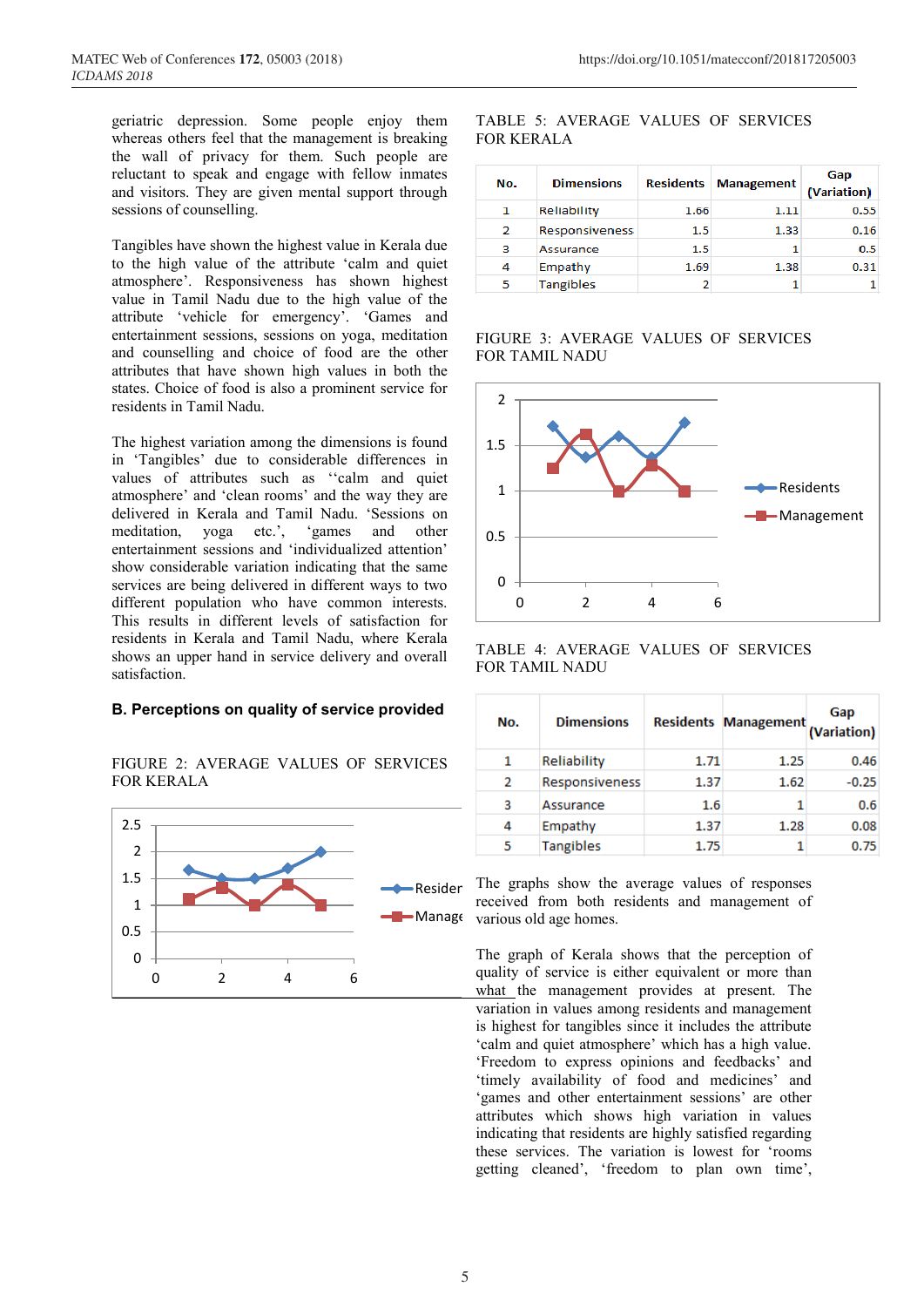"freedom to move in and out" and "respect for residents' privacy'.

The graph of Tamil Nadu also shows that the perception of quality of service is either equivalent or more than what the management provides at present except responsiveness since it includes a low valued attribute 'games and entertainment sessions'. The residents long for such sessions since they can bring out a sense of feeling like a family and increase the bonding among them. But many old age homes are reluctant to conduct such sessions on a regular basis though they conduct very few of them. The variation in values for the service among residents and management is highest for "freedom to express opinions and feedbacks" and "timely availability of food and medicines', indicating that residents are highly satisfied regarding the quality of these services. The variation is lowest for "rooms getting cleaned', 'freedom to plan own time', 'freedom to move in and out', ' respect for residents' privacy', "sessions on meditation, yoga etc.", and 'individualized attention'. This indicates that the management shall focus more on improving the standards of delivering these services in order to maintain or increase the satisfaction of residents. The management shall also make efforts to conduct entertainment sessions to provide them with the happiness,fun and satisfaction they long for, thereby making the variation in value positive.

### **5. CONCLUSION**

The observations are almost similar for the two states except for a few attributes. Those that bear the highest and lowest differences in both states are almost the same indicating that delivery and perception of service are similar in almost all old age homes, irrespective of location of old age homes and age and gender of the residents. The satisfaction levels are high since most of the old age homes have facilities that are important for delivering services efficiently, such as an ambulance facility for emergency, a duty doctor at a phone call away and periodical meetings to discuss the problems and issues of residents, if any. Response shows that elderly are satisfied if they feel that there is someone who can communicate with them every day with love and care and attend to them when need arises. On the other hand, there are few services that the residents feel, should be improved. This happens because some old age homes give importance to a set of services and fail to provide others well. Some other homes impose certain rules for the well-being of their residents but residents feel highly dissatisfied at these services. This results in a huge variation in satisfaction levels. The management shall focus more on improving the standards of delivering these services in order to maintain or increase the satisfaction of residents.

## **6. LIMITATIONS AND FUTURE SCOPE**

Data collected for analysis was majorly from cities of both states. The future studies can focus on old age homes from other areas as well to avoid cultural changes. It can give better insights into the services offered in old age homes and find differences in its operations within a state, if any.

## **REFERENCES**

[1] Johnson et al.. (2017). A Qualitative Analysis of the Emergence of Long Term Care (Old Age Home) Sector for Seniors Care in India: Urgent Call for Quality and Care Standards. *Ageing Int*, 17(93).

[2] Rajan, S.I & Mishra, U.S. (2001). Health concerns among India's elderly. *INT'L J Aging and Development*, 53(3), 181-194.

[3] Government of India. Ministry of Statistics and Programme Implementation (2016). *Elderly in India – Profile and programmes 2016*. India.

[4] Lewinsohn, P.M. Redner, J.E., & Seeley, J.R. (1988). In F. Strack, M. Argyle, & N. Schwarz (Eds.), Subjective well-being. Oxford, England: Pergamon Press.

[5] United Nations Population Fund (UNFPA 2014). *The Status of Elderly in Tamil Nadu 2011.* India

[6] Kumari, S, Verma, M & Gupta, S. (2016). *International Journal of Applied and Pure Science and Agriculture (IJAPSA)*, 2(5).

[7] Thehinducom. (2018). *The Hindu*. Retrieved 19 March,

2018, fromhttp://www.thehindu.com/news/cities/Thir uvananthapuram/oldage-homes-reflect-sorry-

statistics/article7670066.ece

[8] Fragoso, J.T & Espinoza, I.L. (2017). SERVPERF *Contaduría y Administración* , 62, 1270–1293.

[9] Al-momani, M.M. (2015). Gap Analysis between Perceptions and Expectations of Medical-Surgical Patients in a Public Hospital in Saudi Arabia. *Department of Community Health Sciences, College of Applied Medical Sciences, King Saud University, Riyadh, Kingdom of Saudi Arabia*, 25, 79–84.

[10] Abari, A.A.F, Yarmohammadian, M.H & Esteki, M. (2011). *Procedia Social and Behavioral Sciences*, 15, 2299–2304.

[11] Barrera, R.B. et al., (2014). *Revista Europea de Dirección y Economía de la Empresa,* 23(M31).

[12] Yeo, G.T, Thai, V.V & Roh, S.Y. (2015). *An Analysis of Port Service Quality and Customer Satisfaction: The Case of Korean Container Ports*, 31(4).

[13] Niebuur, J. (2014). *Network for studies on Pension, Age and Retirement*.

[14] Hawton, A., et.al (2012). *Journal of Integrated care*, 20(3), 181-194.